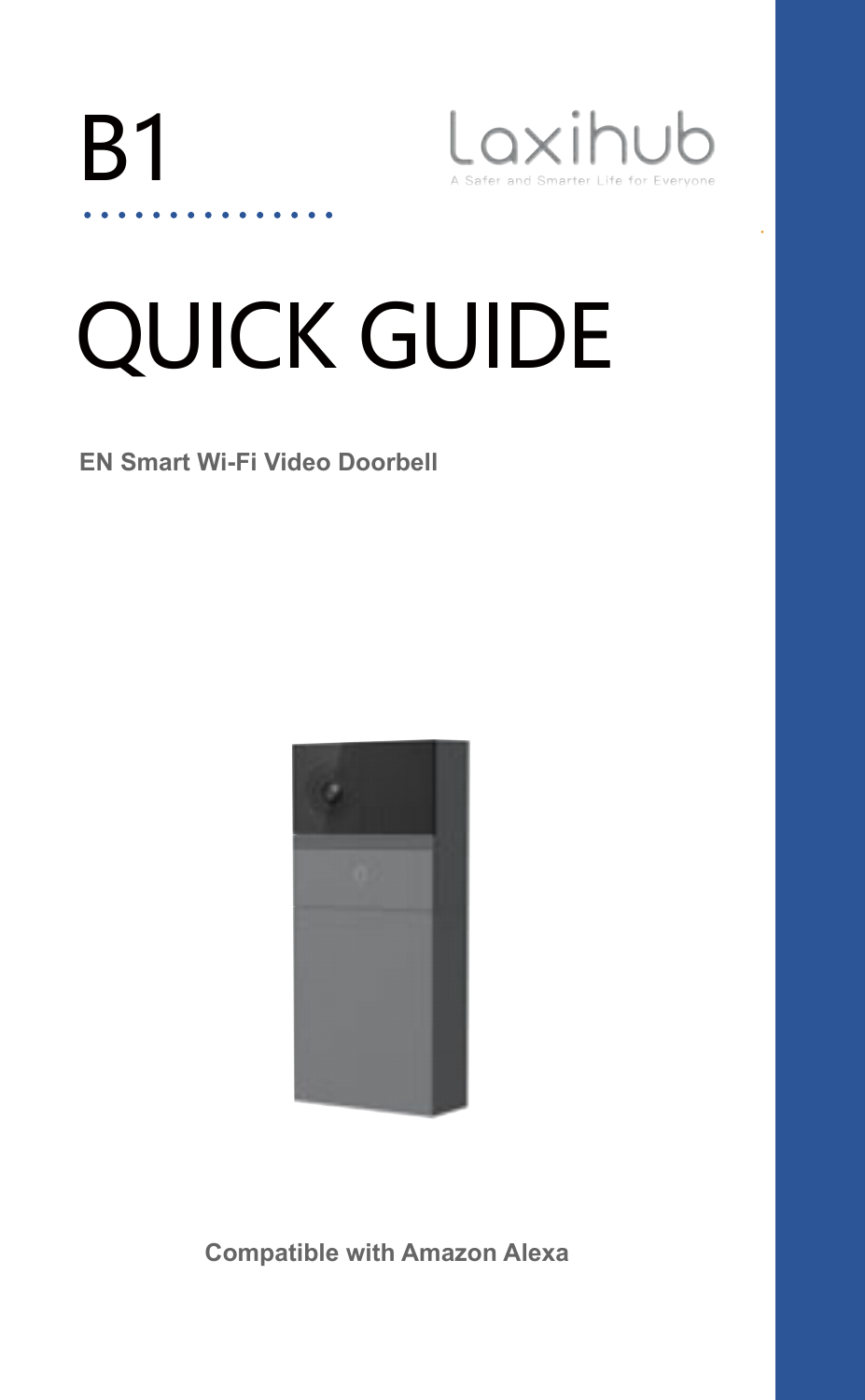Thank you for purchasing Laxihub smart home product. Get started using your new devices by downloading Laxihub, one convenient app that manages everything straight from your phone or tablet. Easily connect to your home WiFi and control multiple devices from the touch of your fingertips.



### 2. Description

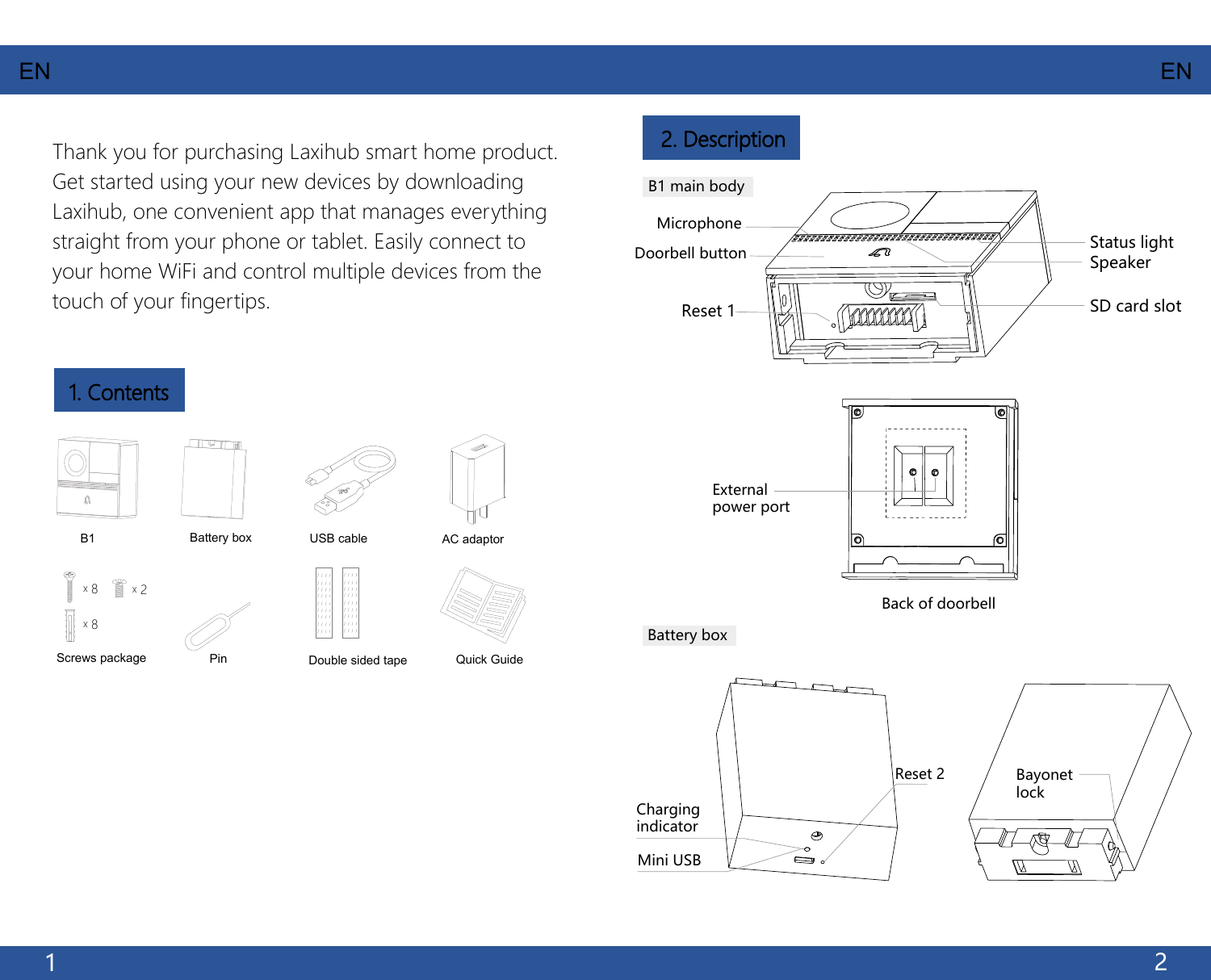Download the Arenti from App Store or Google Play.



Scan and download Arenti App for free

# 3. Download the App 4. Register an account

In order to receive notification in time, please click "Allow".



Open the Arenti App. If you are a new user, tap create new account and follow the prompts to complete registration.

Note: Please agree with the Privacy Agreement.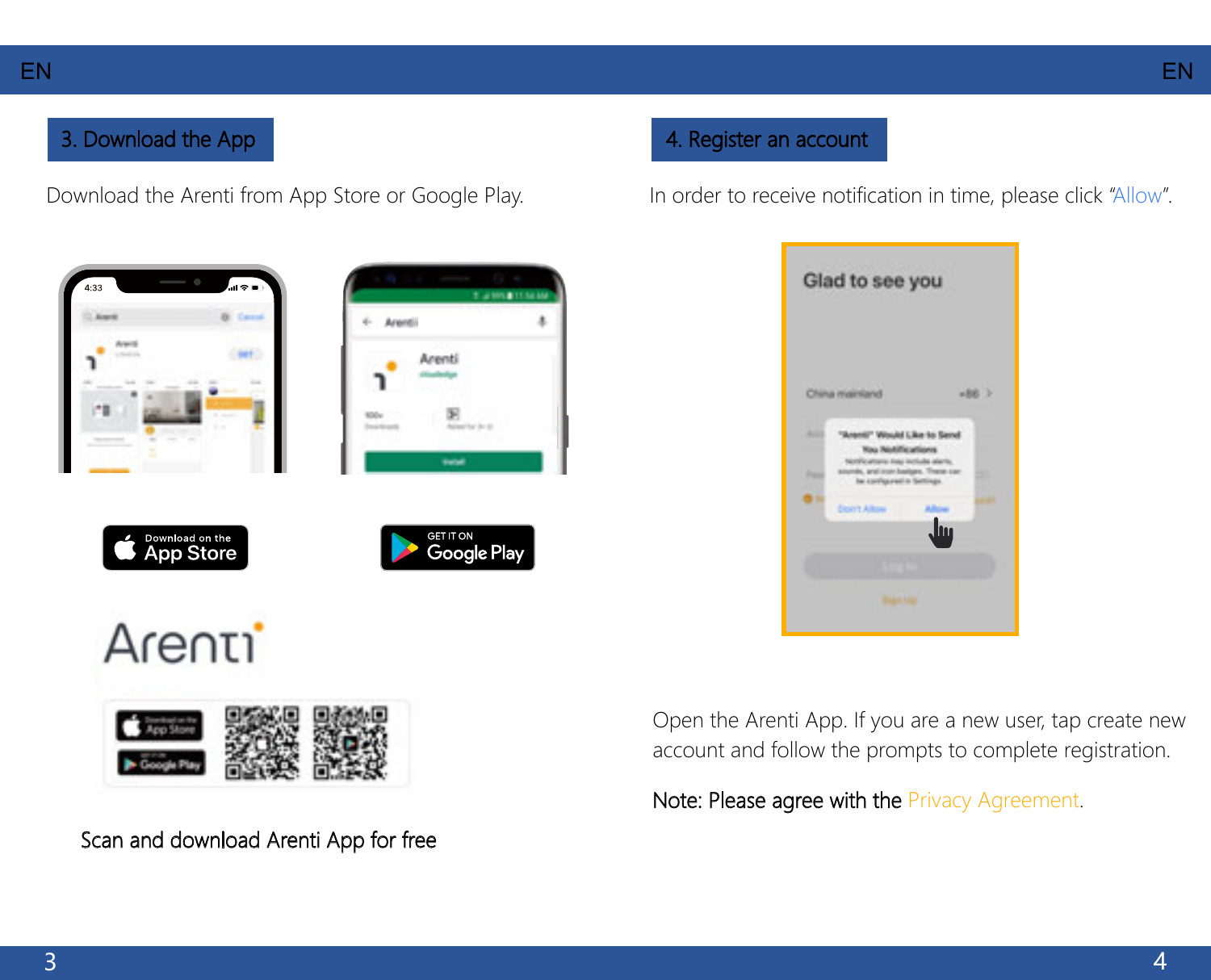## 5. Pair your device Pair your device Pair your device







Click  $\bigodot$  to add a new device, and select "Doorbell".

Power on your doorbell, you will hear a welcome sound. If the status light is red and blinking (once per second). The doorbell is successfully powered on and ready for pairing.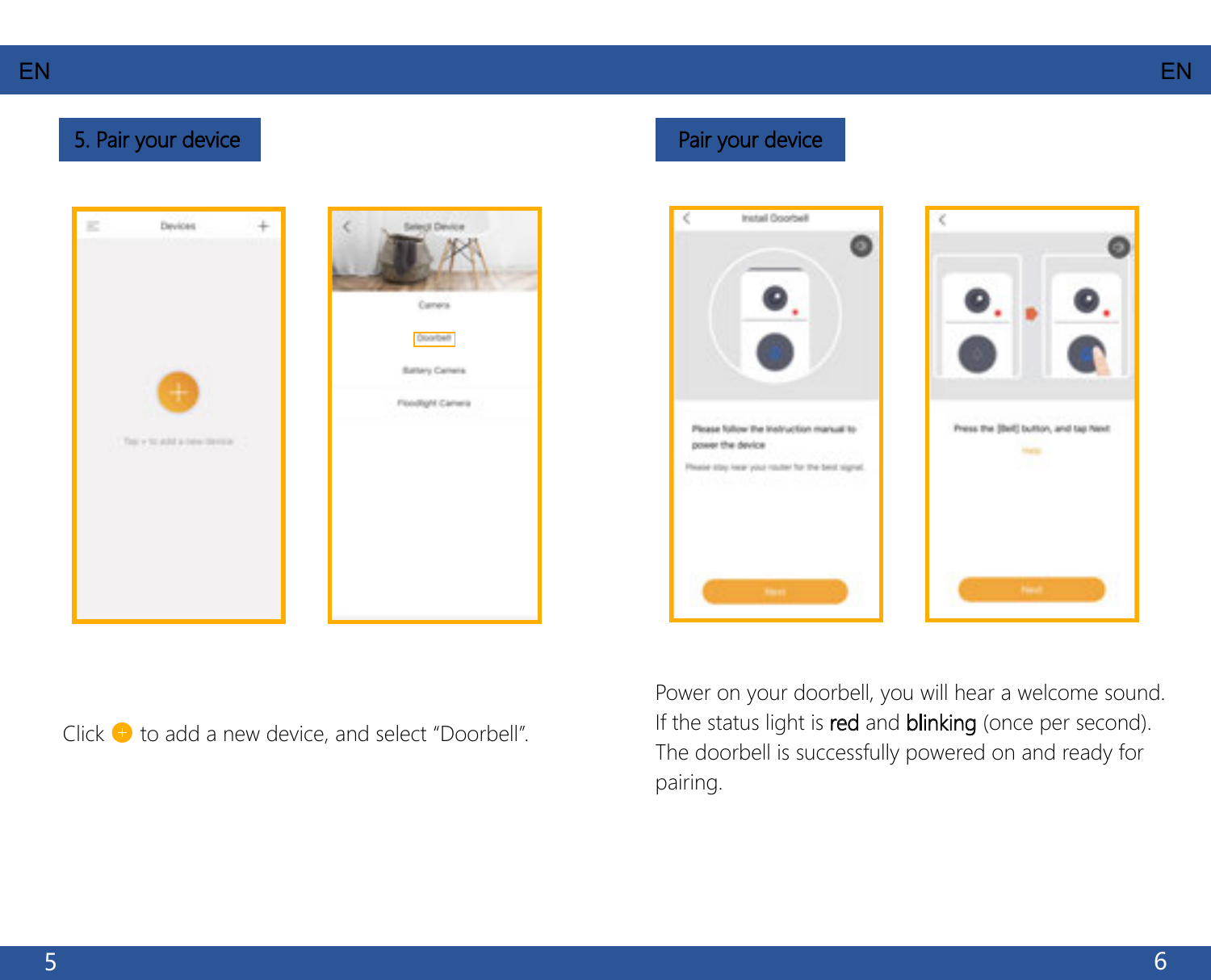

Enter the Wi-Fi password and tap Next to proceed. If needed, you can tap Change WiFi to switch to another suitable WiFi network for your doorbell.

Press "Next" to scan QR code using your doorbell. Keep 5~8inches away from your mobile screen.

Press "Next" after hearing a sound from your doorbell.

The Arenti App will start to connect to the doorbell automatically as indicated by the status light blinking rapidly and then staving solid blue.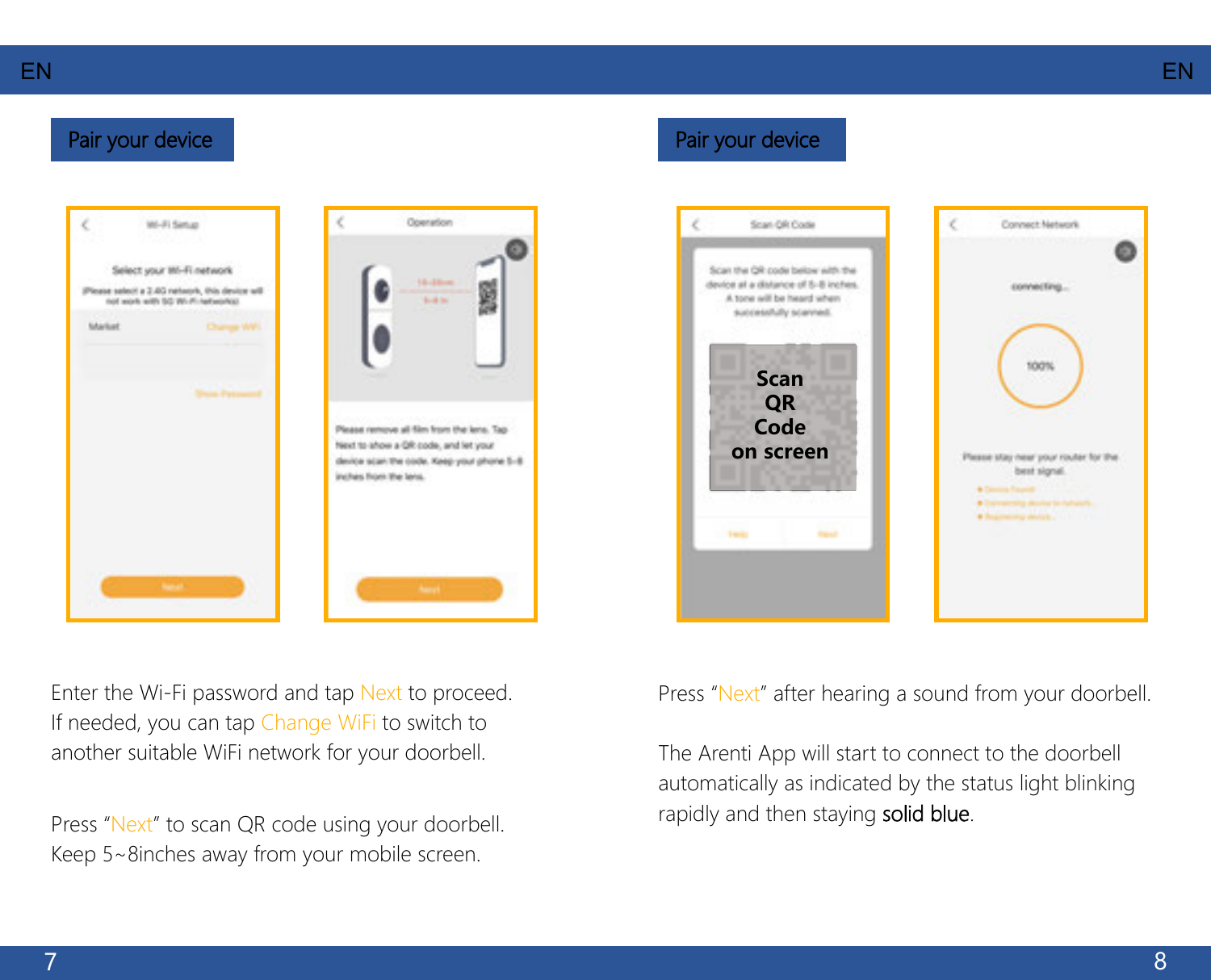### Pair your device Pair your device



Once the pairing process is complete, a page showing "Device Found!" will appear.

You may choose to edit the device name or assign the device to a dedicated room before tapping Done to finish the pairing process.

Once your camera is paired, your camera can be viewed at anytime from your smartphone as long as there is Internet access.

If no device is found and the pairing process failed, please check below instructions:

- 1) WiFi network is 2.4GHz.
- 2) WiFi password entered is correct and the same WiFi network is used for the mobile device.
- 3) Arenti device is in pairing mode.
- 4) Check your WiFi for network activity.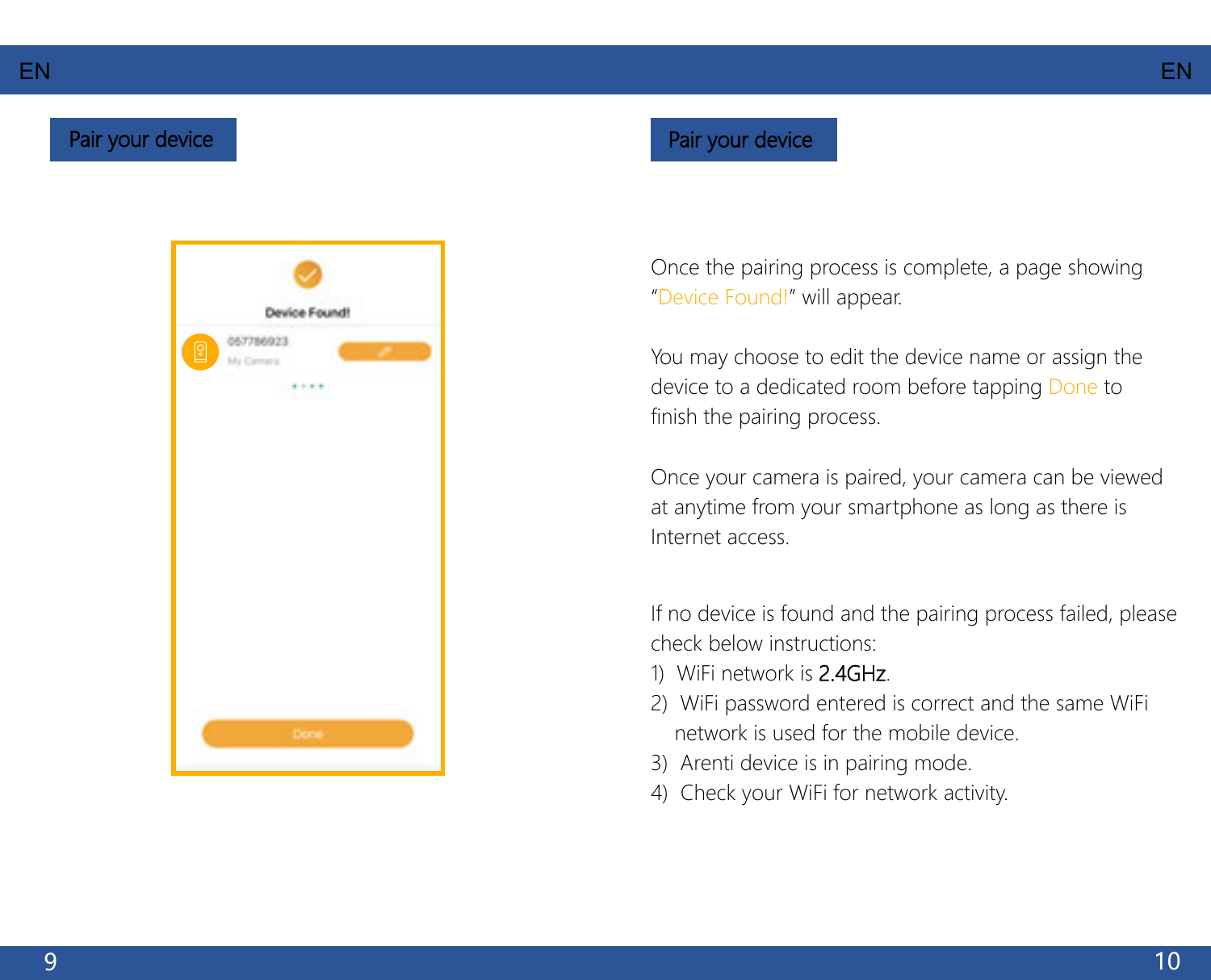### 6. Live viewing the contract of the contract of the contract of the contract of the contract of the contract of the contract of the contract of the contract of the contract of the contract of the contract of the contract o

Б. ō Cloud  $\begin{bmatrix} \circ \\ \circ \circ \end{bmatrix}$  $\overset{\bigoplus}{\underbrace{\cup}}$  $\mathcal{C}_1$ Record  $\mathcal{X}$ Motion

- Return O
- Setting menu 2
- Battery status Q
- $\bullet$
- 
- Full screen display 6
- Stream bit rate
- WiFi signal strength a
- Volume on/off **O** Notification history
- **G** HD/SD switch Cloud storage service



- Tap to capture a photo/video during live view or playback Note: the photo and video are saved to the internal memory of your smartphone  $\overset{\bigcirc}{\cong}$ Tap to enable talking Tap to enable motion detection  $\mathcal{K}$  .
	- $\hfill\Box$ Select a data to review your playback from SD card
	- $\overline{\mathbb{Q}}$ Tap to search video clips by date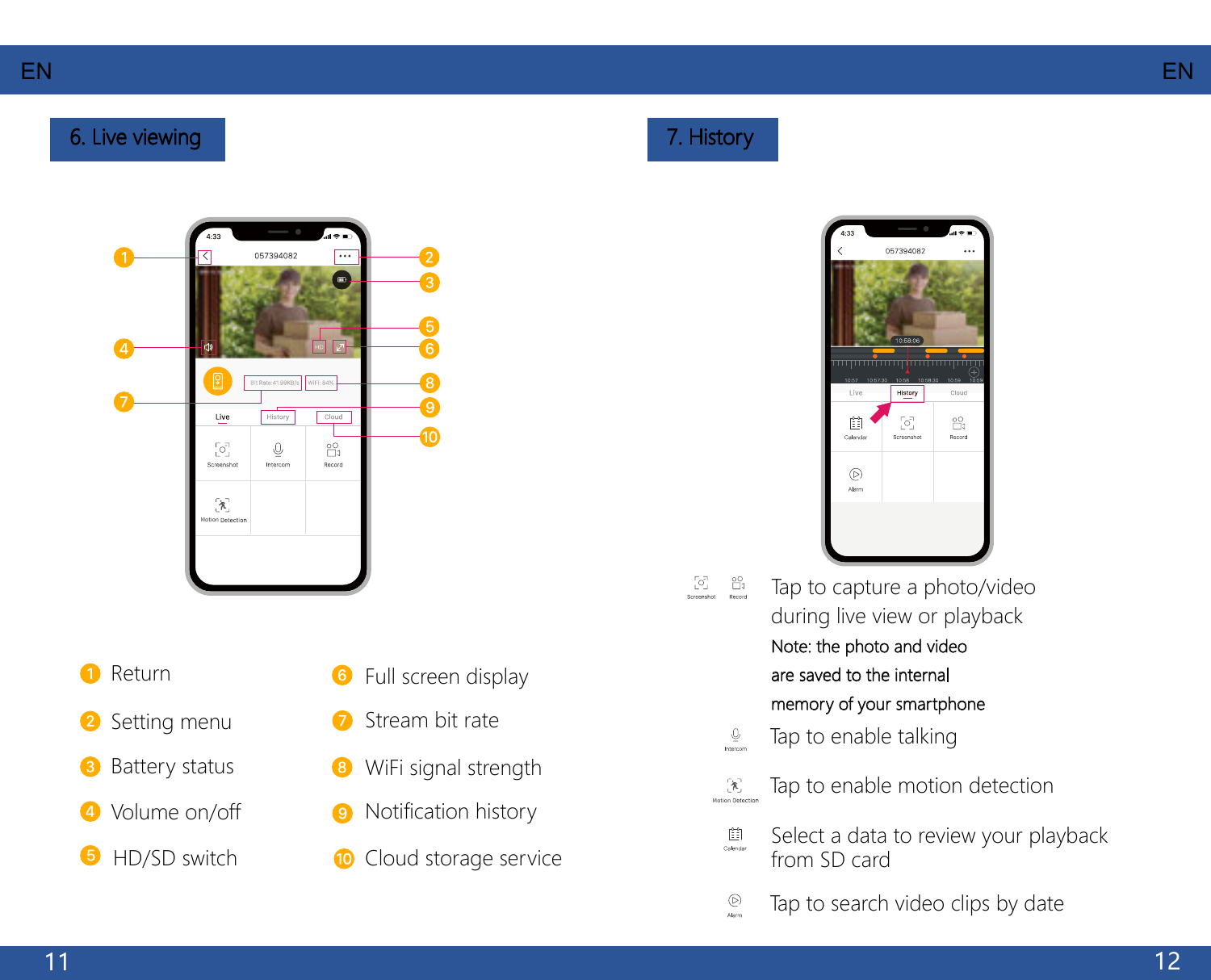### 8. Installation

Before choosing your preferred location, check the WiFi strength/coverage to ensure the doorbell is fully functional.

#### Battery powered mode

Step 1 Remove the bracket from B1.



Step 3 Insert the battery box into the doorbell.

Step 2 Fix the bracket on the wall with screws and insert the doorbell into the bracket.





## Installation

#### AC powered mode

Step 1 Remove the bracket from B1.





Step 2 Connect AC power with your wires.



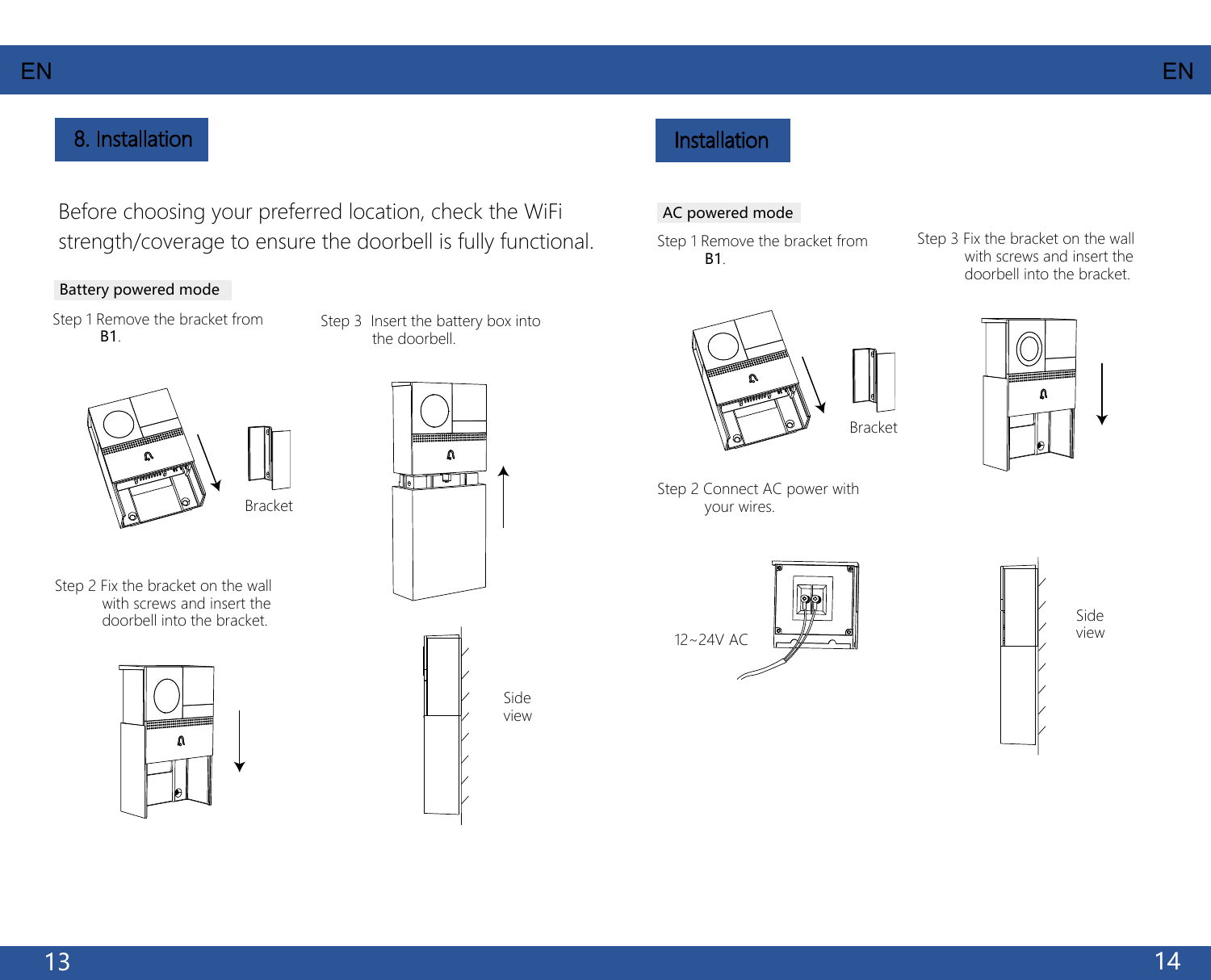#### EN EN

#### Double sided tape mode

Step 1 Attach the double sided tape to both sides of the bracket



Step 2 Stick the doorbell to a clean flat tightly.



# Installation **Installation** 9. Trouble shooting

| Status Light | <b>v</b> Blink: Currently connecting         |
|--------------|----------------------------------------------|
|              | • Solid on: Camera running correctly         |
|              | <b>¥ Blink:</b> Awaiting WiFi connection and |
|              | Currently connecting (faster                 |
|              | blinking)                                    |
|              | • Solid on: The camera or network is         |
|              | abnormal                                     |

| What can I<br>do if I fail to<br>pair my<br>Laxihub<br>device?        | 1. Check your mobile device is connected to<br>a 2 4GHz WiFi network<br>2. Check WiFi password entered is correct and<br>the same WiFi network is used both for mobile<br>and pairing.<br>3. Check Laxihub device is in pairing mode, the<br>status light blinks red slowly. (1 time/s) |
|-----------------------------------------------------------------------|-----------------------------------------------------------------------------------------------------------------------------------------------------------------------------------------------------------------------------------------------------------------------------------------|
| Does our<br>current<br>Laxihub<br>device<br>support 5GHz<br>wireless? | No - Laxihub device currently does not support<br><b>5GHz</b> wireless connection                                                                                                                                                                                                       |